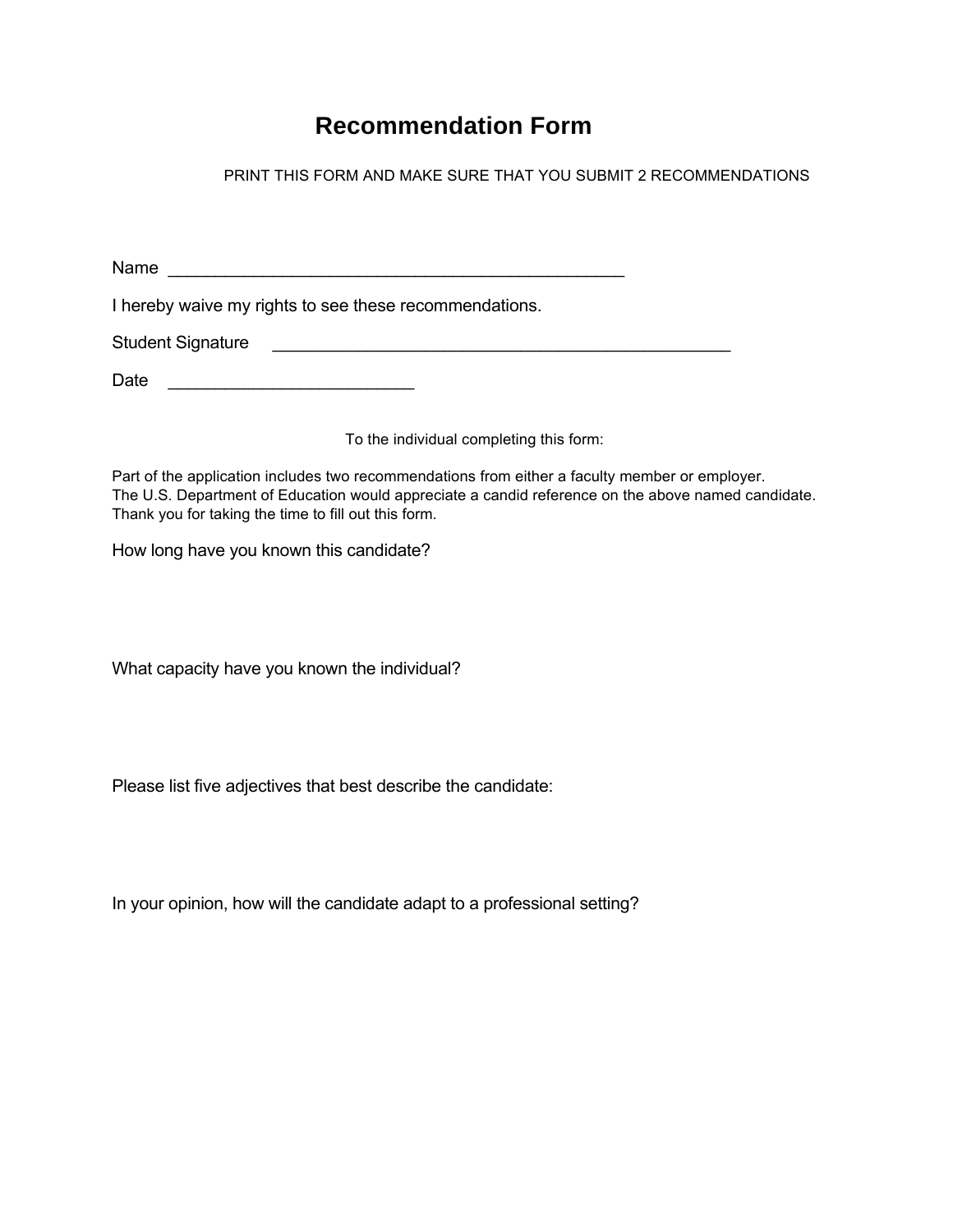Please rate the candidate in the following areas. [On a scale of 1 (poor) to 5 (outstanding)]

| Maturity                     | 1 | $\overline{2}$ | 3 | 4 | 5 |
|------------------------------|---|----------------|---|---|---|
| <b>Respect for Others</b>    | 1 | $\overline{2}$ | 3 | 4 | 5 |
| Honesty                      | 1 | $\overline{2}$ | 3 | 4 | 5 |
| <b>Tactfulness</b>           | 1 | $\overline{2}$ | 3 | 4 | 5 |
| <b>Discretion</b>            | 1 | $\overline{2}$ | 3 | 4 | 5 |
| <b>Work Habits</b>           | 1 | $\overline{2}$ | 3 | 4 | 5 |
| <b>General Appearance</b>    | 1 | $\overline{2}$ | 3 | 4 | 5 |
| <b>Organizational Skills</b> | 1 | $\overline{2}$ | 3 | 4 | 5 |
| <b>Emotional Stability</b>   | 1 | $\overline{2}$ | 3 | 4 | 5 |
| Motivation                   | 1 | $\overline{2}$ | 3 | 4 | 5 |
| Flexibility                  | 1 | $\mathcal{P}$  | 3 | 4 | 5 |

Would you recommend the candidate:

with some reservation \_\_\_\_\_\_\_ without reservation \_\_\_\_\_\_ enthusiastically \_\_\_\_\_\_